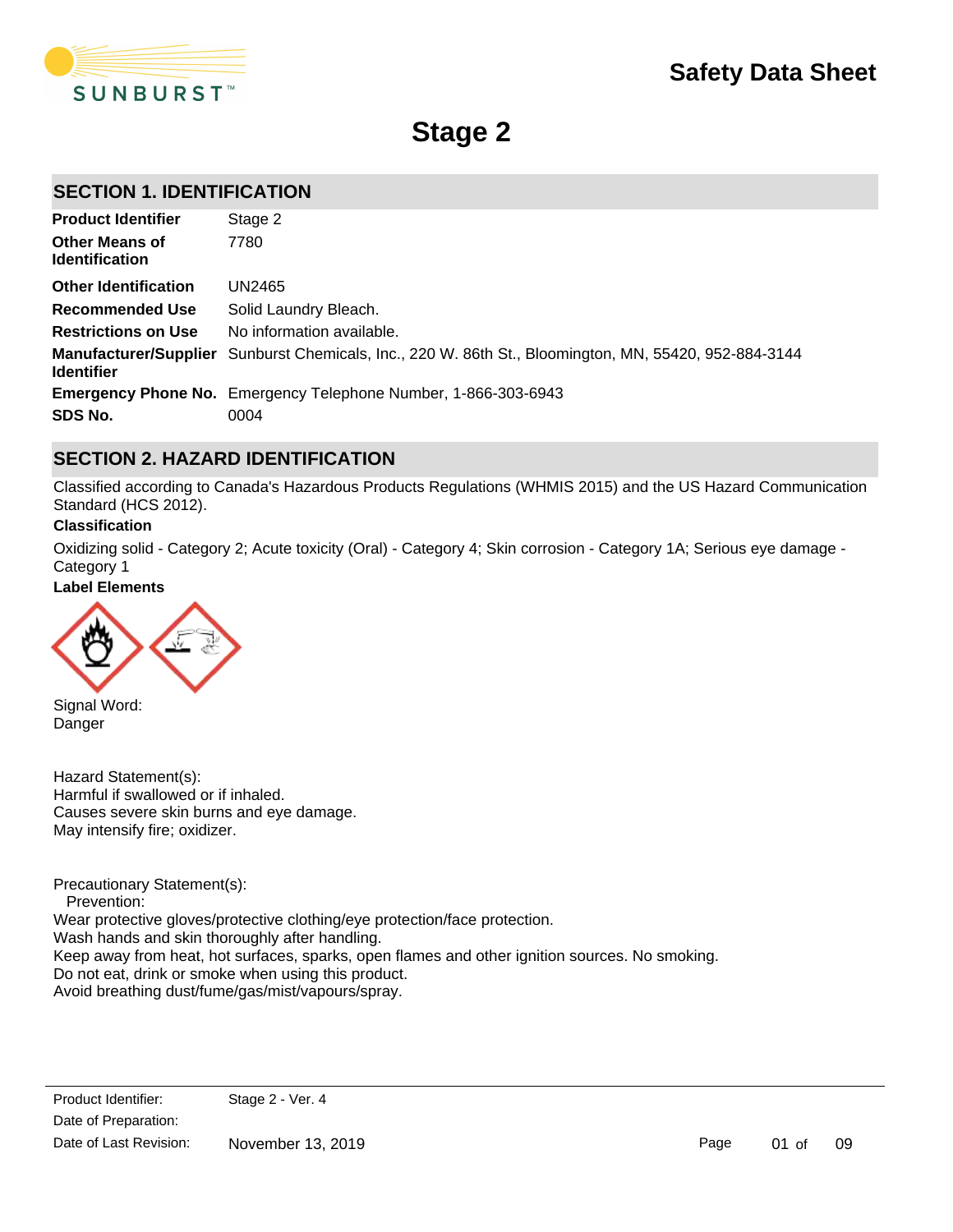General Advice IF exposed or concerned: Get medical attention/advice

Eyes

IF IN EYES: Rinse cautiously with water for several minutes. Remove contact lenses, if present and easy to do. Continue rinsing.

Immediately call a POISON CENTRE or doctor.

**Skin** 

IF ON SKIN (or hair): Take off immediately all contaminated clothing. Rinse skin with water or shower. Wash contaminated clothing before reuse. If skin irritation occurs: Get medical advice/attention. Call a POISON CENTRE or doctor if you feel unwell.

Inhalation

IF INHALED: Remove person to fresh air and keep comfortable for breathing. Call a POISON CENTRE or doctor if you feel unwell.

Ingestion IF SWALLOWED: Immediately call a POISON CENTRE or doctor. IF SWALLOWED: Rinse mouth. Do NOT induce vomiting.

Storage:

Store locked up. Store in a well-ventilated place. Keep container tightly closed.

Disposal:

Dispose of contents and container in accordance with local, regional, national and international regulations. **Other Hazards**

Not applicable.

-----------------------------------------------------------------------------------------------------------

PRODUCT AT USE DILUTION Classification Category of Use Dilution: Acute toxicity (Oral) - Category 4. Skin corrosion - Category 2; Serious eye damage - Category 1.

Signal Word Danger

Hazard Statements Harmful if swallowed Causes skin irriation Causes eye damage

Precautionary Statement(s): Prevention: Get medical advice/ attention if you feel unwell Wear protective gloves / protective clothing / eye protection / face protection

General Response:

IF IN EYES: Rinse cautiously with water for several minutes. Remove contact lenses, if present and easy to do. Continue rinsin. Immediately call a POISON CENTRE or doctor/physician. IF ON SKIN: Wash with plenty of water. Take off contaminated clothing and wash it before reuse. IF INHALED: Remove victim to fresh air and keep at rest in a position comfortable for breathing. Call a POISON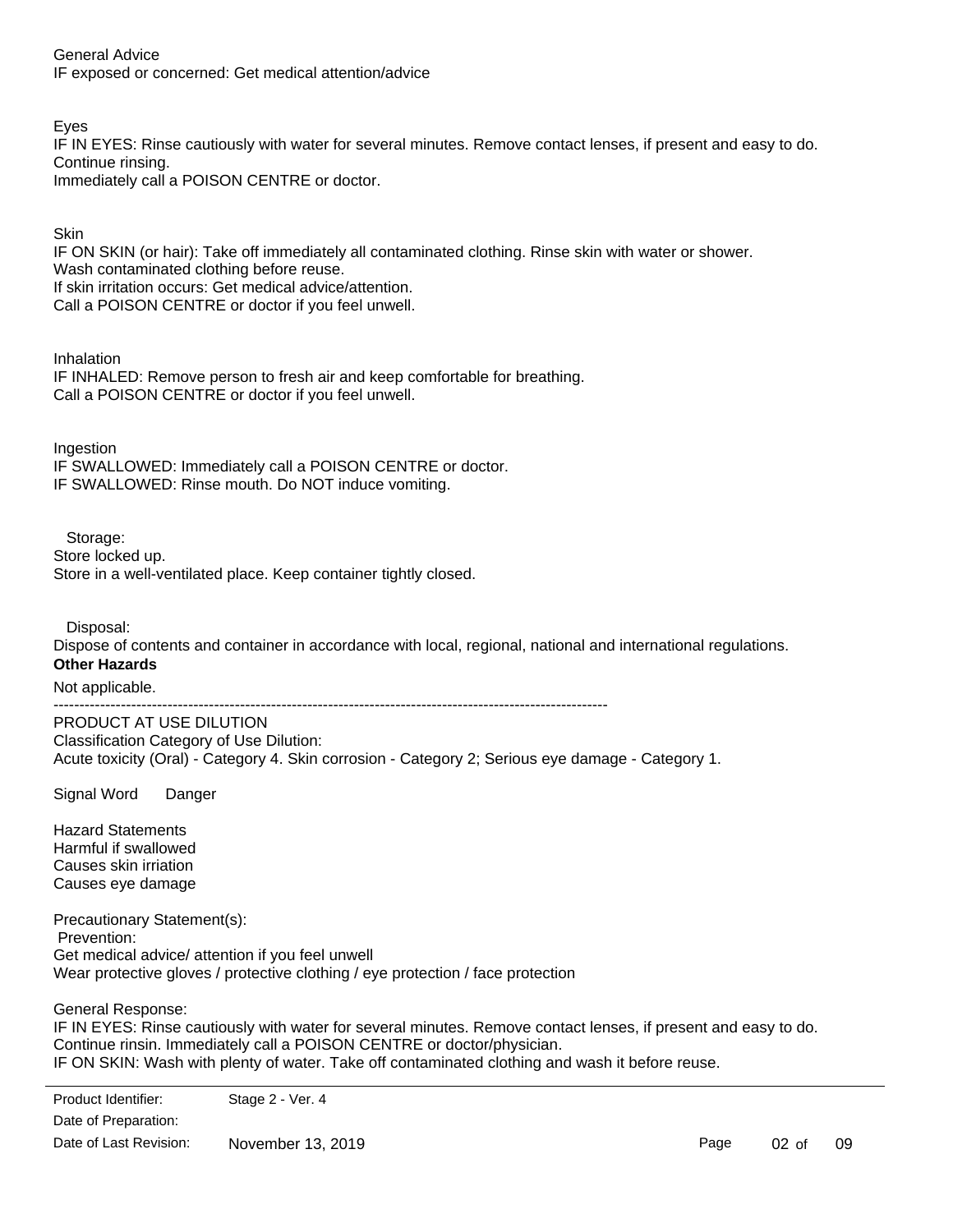IF INHALED: Remove victim to fresh air and keep at rest in a position comfortable for breathing. Call a POISON CENTRE or doctor / physician if you feel unwell. IF SWALLOWED: Rinse mouth, sip a glass of water if able to do so. Do NOT induce vomiting. Call a POISON CENTRE immediately.

## Storage:

Store in accordance with local regulations.

------------------------------------------------------------------------------------------------------------.

# **SECTION 3. COMPOSITION/INFORMATION ON INGREDIENTS**

| <b>Chemical Name</b>        | <b>CAS No.</b> | %         | <b>Other Identifiers Other Names</b> |  |
|-----------------------------|----------------|-----------|--------------------------------------|--|
| Sodium dichloroisocyanurate | 2893-78-9      | $15 - 40$ |                                      |  |
| Lauric acid                 | 143-07-7       | $10 - 30$ |                                      |  |
| Pentasodium Triphosphate    | 7758-29-4      | $10 - 20$ |                                      |  |
| Trisodium phosphate         | 7601-54-9      | $5 - 20$  |                                      |  |
| Sodium lauryl sulfate       | $151 - 21 - 3$ | $5 - 10$  |                                      |  |
| Anti-foaming Agent          | proprietary.   | $0 - 0.1$ |                                      |  |

### **Notes**

PRODUCT AT USE DILUTION

Contains ingredients listed above at weight % less than 0.5%

# **SECTION 4. FIRST-AID MEASURES**

### **First-aid Measures**

### **Inhalation**

Remove source of exposure or move to fresh air. Get medical advice or attention if you feel unwell or are concerned. Call a Poison Centre or doctor if you feel unwell.

### **Skin Contact**

Wash gently and thoroughly with lukewarm, gently flowing water and mild soap for 5 minutes. Thoroughly clean clothing, shoes and leather goods before reuse or dispose of safely. If symptoms persist, call a physician.

## **Eye Contact**

Immediately rinse the contaminated eye(s) with lukewarm, gently flowing water for 15-20 minutes, while holding the eyelid(s) open. Seek immediate medical attention/advice.

## **Ingestion**

Do NOT induce vomiting. Drink plenty of water. Never give anything by mouth to an unconscious person. Immediately call a Poison Centre or doctor.

### **First-aid Comments**

Get medical advice or attention if you feel unwell or are concerned.

----------------------------------------------------------------------------------------------------------

# PRODUCT AT USE DILUTION

### EYE CONTACT:

Rinse immediately with plenty of water, also under the eyelids, for at least 15 minutes. Seek immediate medical attention / advice.

## SKIN CONTACT:

Wash off immediately with plenty of water for at least 15 minutes. Use mild soap if available. Get medical attention if irritation develops and persists.

INHALATION:

Get medical attention if symptoms occur.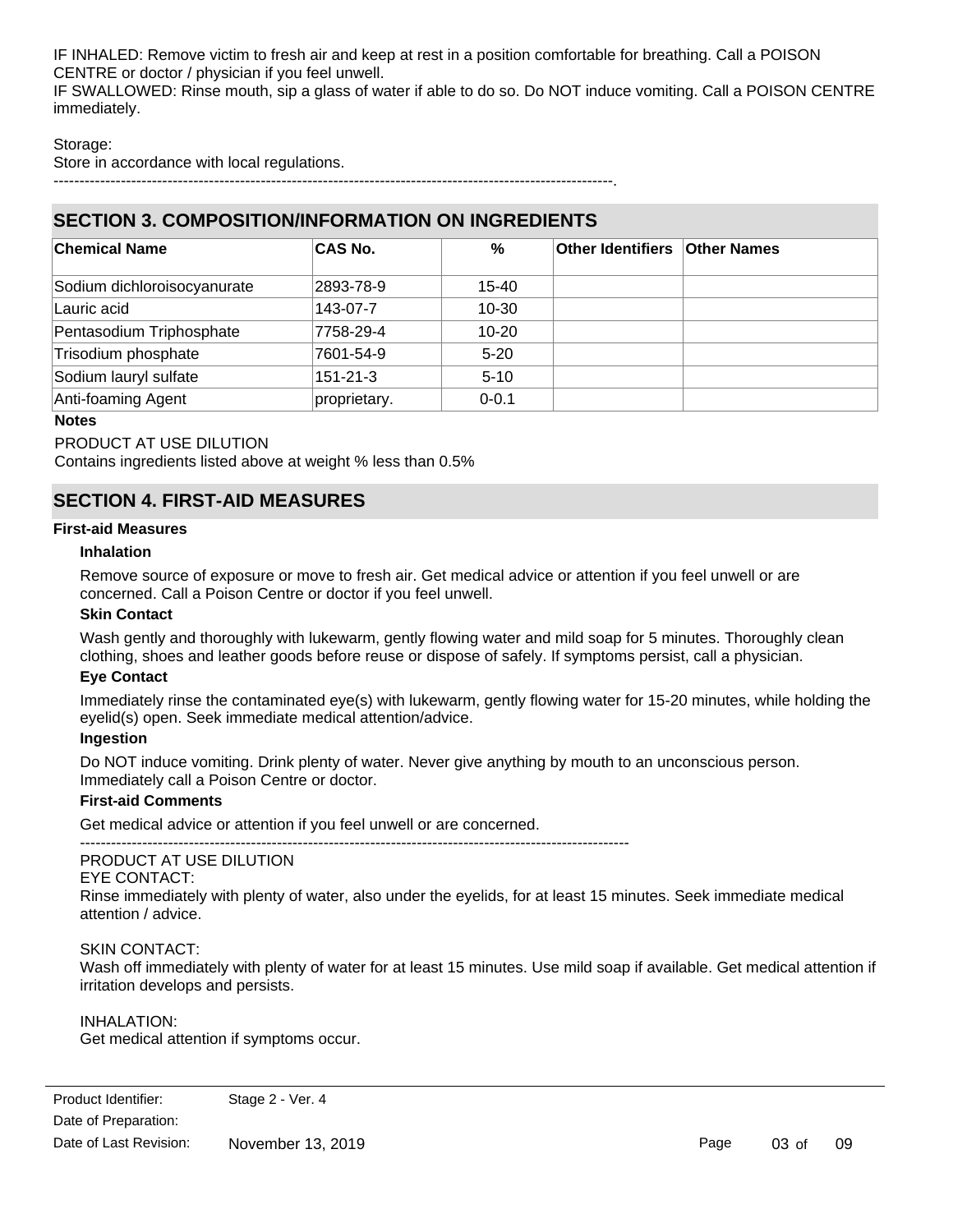INGESTION: Do NOT induce vomiting. Drink plenty of water. Never give anything by mouth to an unconscious person. Seek immediate medical attention / advice.

----------------------------------------------------------------------------------------------------------.

### **Most Important Symptoms and Effects, Acute and Delayed**

None known.

### **Immediate Medical Attention and Special Treatment**

**Special Instructions**

Treat symptomatically.

# **SECTION 5. FIRE-FIGHTING MEASURES**

### **Extinguishing Media**

### **Suitable Extinguishing Media**

Water. Carbon dioxide (CO 2 ). Dry chemical.

### **Unsuitable Extinguishing Media**

None known.

#### **Specific Hazards Arising from the Product**

Not sensitive to mechanical Impact Oxidizer.

May intensify fire.

### **Special Protective Equipment and Precautions for Fire-fighters**

As in any fire, wear self-contained breathing apparatus pressure-demand, MSHA/NIOSH (approved or equivalent) and full protective gear.

As in any fire, wear self-contained breathing apparatus pressure-demand, MSHA/NIOSH (approved or equivalent) and full protective gear.

# **SECTION 6. ACCIDENTAL RELEASE MEASURES**

### **Personal Precautions, Protective Equipment, and Emergency Procedures**

Avoid contact with skin, eyes and clothing. Do not breathe spray mist. Ensure adequate ventilation. Use personal protective equipment. If spilled, take caution, as material can cause surfaces to become slippery.

#### **Environmental Precautions**

Avoid release to the environment. Collect spillage. See Section 12 for additional Ecological Information. Dispose of contents/container to an approved waste disposal plant.

## **Methods and Materials for Containment and Cleaning Up**

Contain and soak up spill with absorbent that does not react with spilled product.

Collect and reuse if possible. Following product recovery, flush area with water.

#### **Other Information**

----------------------------------------------------------------------------------------------------------

# PRODUCT AT USE DILUTION

Personal precautions, protective equipment and emergency procedures: Avoid contact with skin, eyes and clothing. Do not breathe spray mist. Ensure adequate ventilation. Use personal protective equipment. Solution can cause surfaces to become slippery

Environmental precautions:

Avoid release to the environment. Rinse or mop up use solutions. Solutions may be flushed down sanitary sewer drains.

Methods and materials for containment and cleaning up:

Stop leak if safe to do so. Contain spillage, and then collect with noncombustible absorbent material, (e.g. sand, earth, diatomaceous earth, vermiculite) and place in container for disposal according to local / national regulations (see section 13). For large spills, dike spilled material or otherwise contain material to ensure runoff does not reach a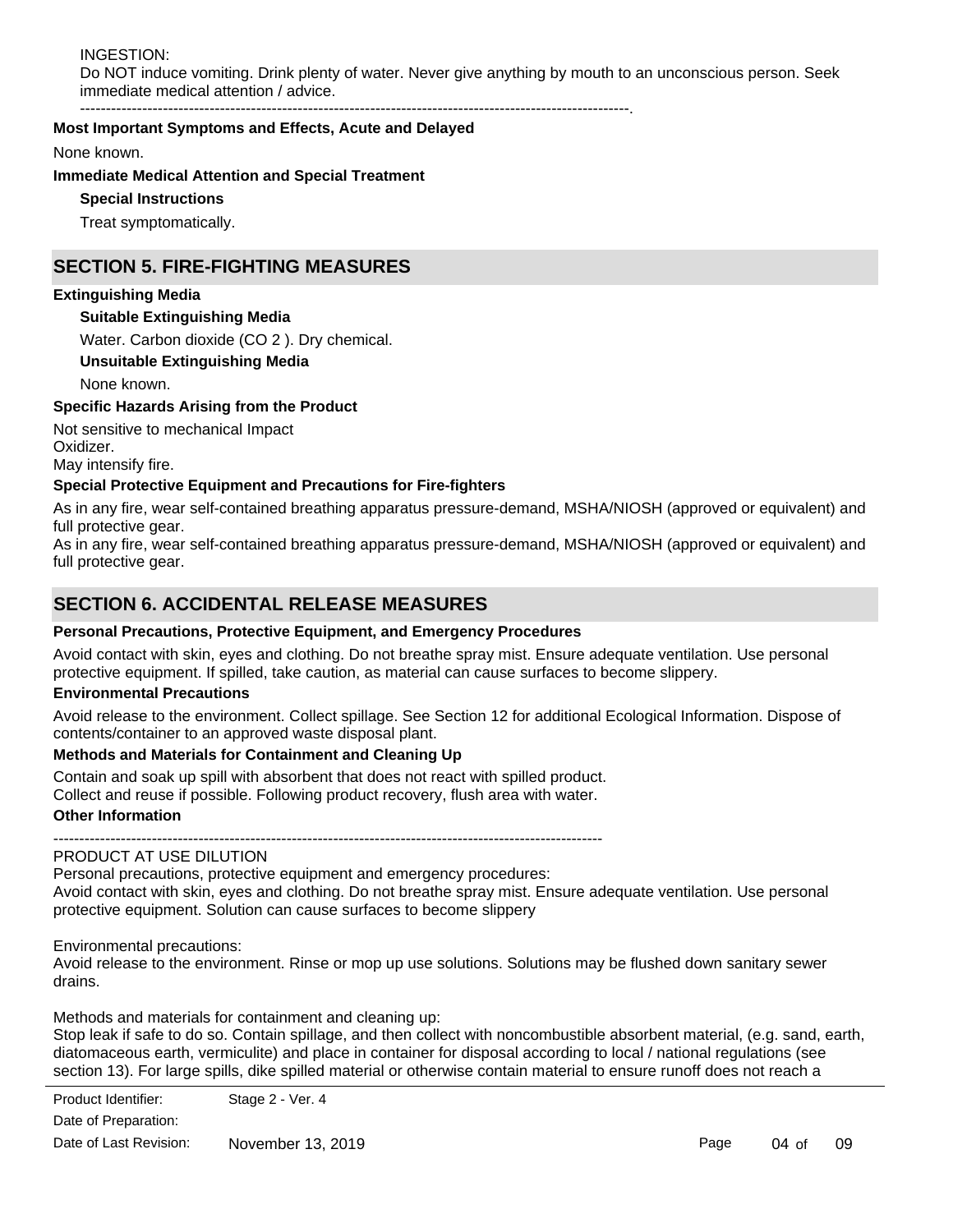----------------------------------------------------------------------------------------------------------.

# **SECTION 7. HANDLING AND STORAGE**

### **Precautions for Safe Handling**

Handle in accordance with good industrial hygiene and safety practice. Ensure adequate ventilation. Avoid contact with skin, eyes and clothing. Do not breathe vapours or spray mist. Do not eat, drink or smoke when using this product, or its use solutions.

### **Conditions for Safe Storage**

Keep container tightly closed. Keep container closed when not in use. Keep out of the reach of children.

----------------------------------------------------------------------------------------------------------

PRODUCT AT USE DILUTION Precautions for Safe Handling: Avoid contact with skin and eyes. Wash hands thoroughly after handling.

Conditions for Safe Storage: Keep out of reach of children. Store in suitable labeled containers. ----------------------------------------------------------------------------------------------------------.

# **SECTION 8. EXPOSURE CONTROLS/PERSONAL PROTECTION**

A5 = Not suspected as a human carcinogen.

### **Appropriate Engineering Controls**

Provide eyewash in work area, if contact or splash hazard exists. Provide safety shower in work area, if contact or splash hazard exists. Use local exhaust ventilation and enclosure, if necessary, to control amount in the air.

### **Individual Protection Measures**

### **Eye/Face Protection**

Wear chemical safety goggles and face shield when contact is possible.

#### **Skin Protection**

.

Rubber or vinyl gloves recommended when handling solid chemicals or their use solutions.

#### **Respiratory Protection**

If exposure limits are exceeded or irritation is experienced, NIOSH/MSHA approved respiratory protection should be worn.

# **SECTION 9. PHYSICAL AND CHEMICAL PROPERTIES**

### **Basic Physical and Chemical Properties**

| Appearance                                            | White.                                              |
|-------------------------------------------------------|-----------------------------------------------------|
| Odour                                                 | <b>Odourless</b>                                    |
| <b>Odour Threshold</b>                                | Not available                                       |
| рH                                                    | Not applicable                                      |
| <b>Melting Point/Freezing Point</b>                   | 50 °C (122 °F) (melting); Not applicable (freezing) |
| <b>Initial Boiling Point/Range</b>                    | Not available                                       |
| <b>Flash Point</b>                                    | Not available                                       |
| <b>Evaporation Rate</b>                               | Not applicable                                      |
| Flammability (solid, gas)                             | Flammable solid.                                    |
| Upper/Lower Flammability or<br><b>Explosive Limit</b> | Not applicable (upper); Not applicable (lower)      |
| <b>Vapour Pressure</b>                                | Not applicable                                      |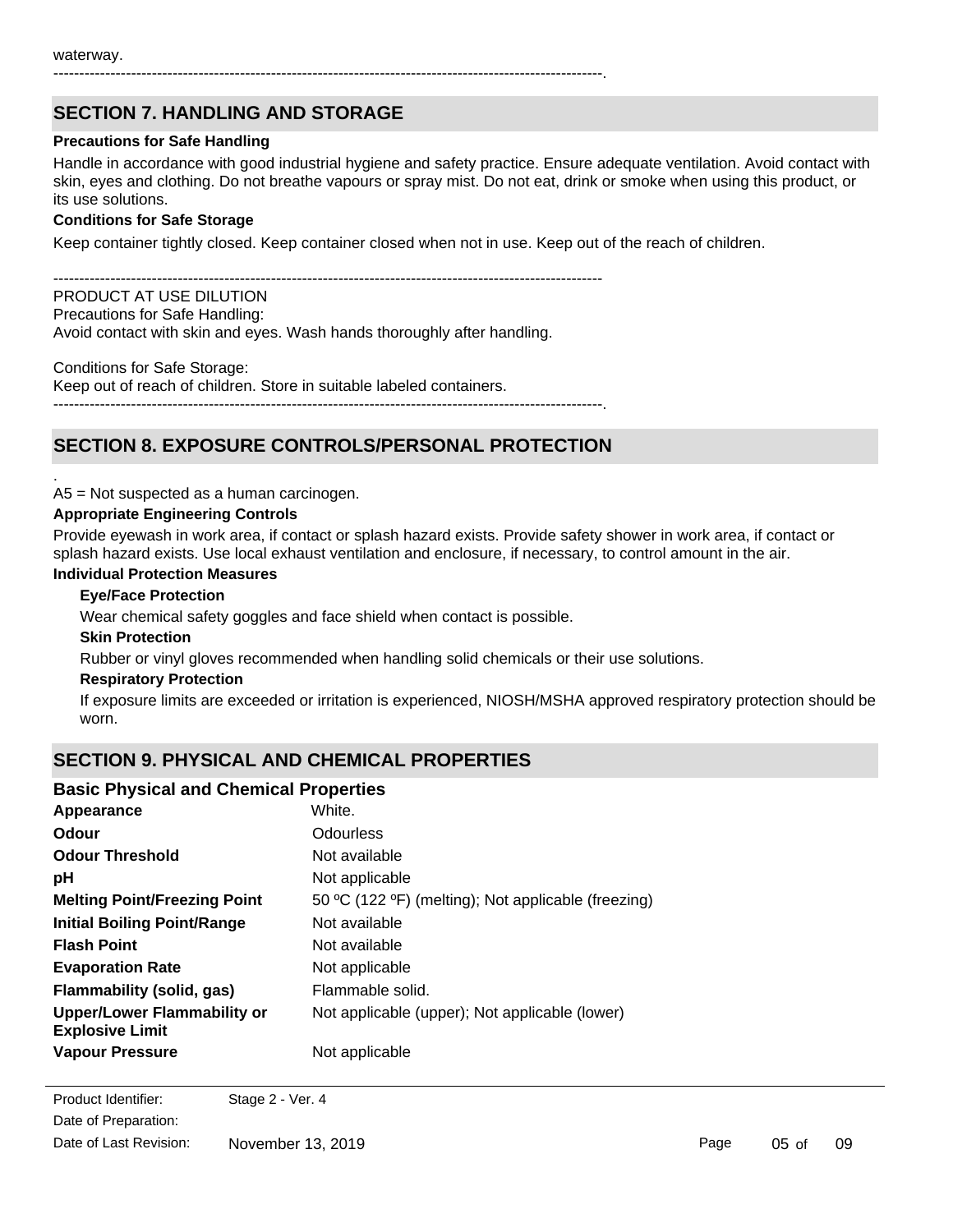| Vapour Density (air = 1)                                   | Not applicable                                       |
|------------------------------------------------------------|------------------------------------------------------|
| Relative Density (water $= 1$ )                            | Not available                                        |
| <b>Solubility</b>                                          | Soluble in water; Not available (in other liquids)   |
| <b>Partition Coefficient,</b><br>n-Octanol/Water (Log Kow) | Not applicable                                       |
| <b>Auto-ignition Temperature</b>                           | Not applicable                                       |
| <b>Decomposition Temperature</b>                           | Not available                                        |
| <b>Viscosity</b>                                           | Not applicable (kinematic); Not applicable (dynamic) |
| <b>Other Information</b>                                   |                                                      |
| <b>Physical State</b>                                      | Solid                                                |
| <b>Use Dilution</b>                                        | Use dilution pH is 8.0 - 10.0 pH                     |
| <b>VOC Content</b>                                         | Not available                                        |
| <b>Other Physical Property 3</b>                           | Oxidizer                                             |

# **SECTION 10. STABILITY AND REACTIVITY**

**Chemical Stability** Normally stable. **Conditions to Avoid Possibility of Hazardous Reactions** None expected under normal conditions of storage and use. **Reactivity** Oxidizer.

High temperatures. Very hot water. Do not use Stage 2 with dispenser water temperatures above 140F. Reduce water temperature to the dispenser if above 140F.

## **Incompatible Materials**

Organic acids (e.g. acetic acid), strong acids (e.g. hydrochloric acid). Hot Water.

## **Hazardous Decomposition Products**

Chlorine gas.

# **SECTION 11. TOXICOLOGICAL INFORMATION**

## **Likely Routes of Exposure**

Eye contact; skin contact; inhalation.

## **Acute Toxicity**

| <b>Chemical Name</b>        | <b>LC50</b>                             | LD50 (oral)      | LD50 (dermal)      |
|-----------------------------|-----------------------------------------|------------------|--------------------|
| Sodium dichloroisocyanurate | 50 mg/L (rat) (1-hour<br>exposure)      | 735 mg/L (rat)   | 2000 mg/L (rabbit) |
| Pentasodium Triphosphate    | Not available                           | 4640 mg/kg (rat) | Not available      |
| Trisodium phosphate         | Not available                           | 7400 mg/kg (rat) | Not available      |
| Sodium lauryl sulfate       | > 3900 mg/m3 (rat) (1-hour<br>exposure) | 1288 mg/kg (rat) | 580 mg/kg (rabbit) |
| Anti-foaming Agent          | Not applicable                          | Not applicable   | Not applicable     |

LC50: No information was located.

LD50 (oral): No information was located.

LD50 (dermal): No information was located.

## **Skin Corrosion/Irritation**

Date of Preparation: Product Identifier: Stage 2 - Ver. 4 Date of Last Revision: November 13, 2019

Skin contact with corrosive substances can cause skin burns.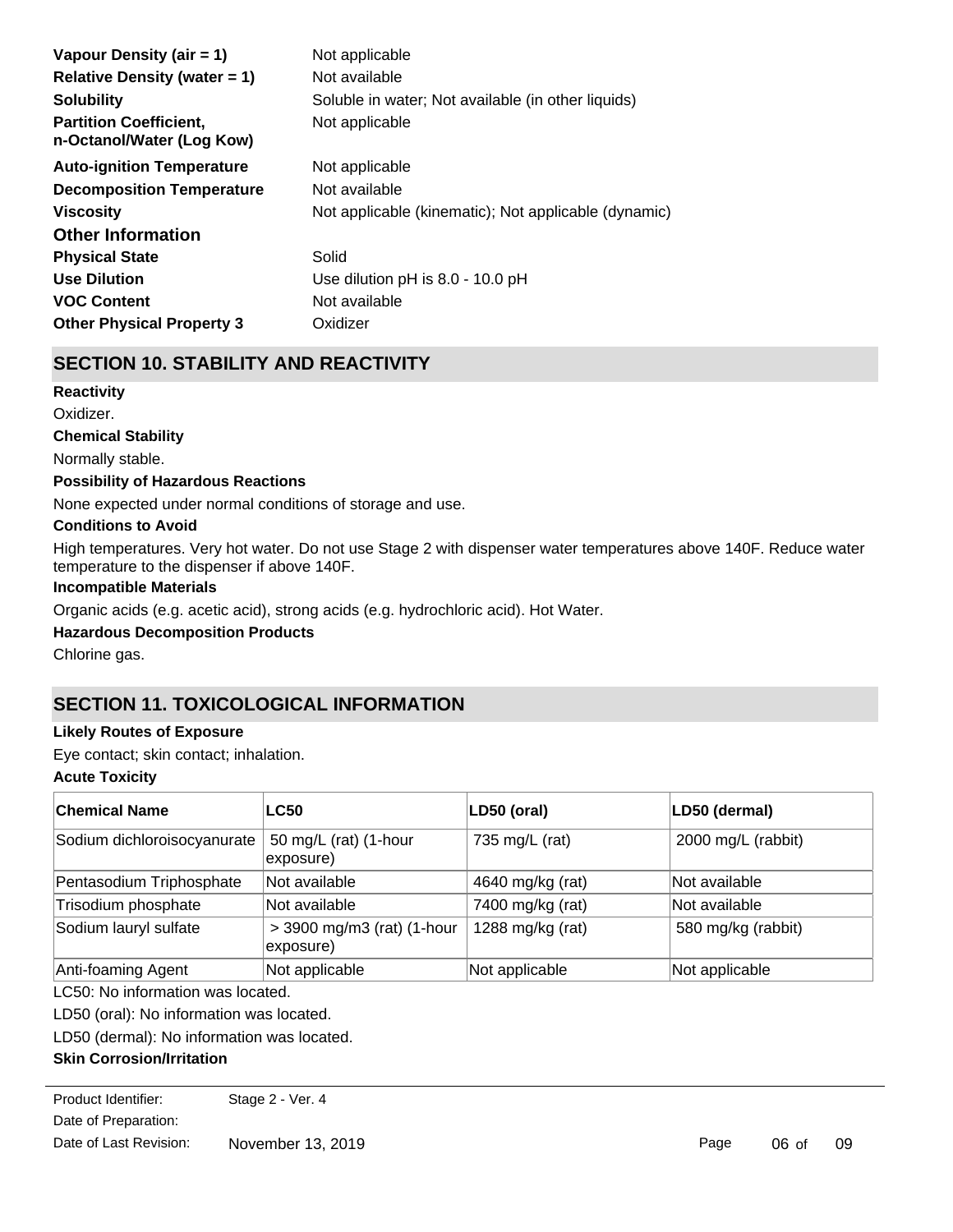Skin contact with corrosive substances can cause skin burns.

## **Serious Eye Damage/Irritation**

Causes serious eye damage.

## **STOT (Specific Target Organ Toxicity) - Single Exposure**

**Inhalation**

May cause irritation of respiratory tract.

## **Ingestion**

Harmful if swallowed. Ingestion may cause gastrointestinal irritation, nausea, vomiting and diarrhea.

## **Aspiration Hazard**

No information was located.

## **STOT (Specific Target Organ Toxicity) - Repeated Exposure**

No information available.

## **Respiratory and/or Skin Sensitization**

No information available.

## **Carcinogenicity**

Not a carcinogen.

## **Reproductive Toxicity**

**Development of Offspring**

No information was located.

**Sexual Function and Fertility**

No information was located.

## **Effects on or via Lactation**

No information was located.

## **Germ Cell Mutagenicity**

Not mutagenic.

## **Interactive Effects**

No information was located.

## **Other Information**

---------------------------------------------------------------------------------------

## PRODUCT AT USE DILUTION

Inhalation: May cause irritation of respiratory tract. Eye Contact: Causes serious eye damage Skin Contact: Causes skin irritation. Ingestion: Harmful if swallowed. Ingestion may cause gastrointestinal irritation, nausea, vomiting, and diarrhea. ---------------------------------------------------------------------------------------

# **SECTION 12. ECOLOGICAL INFORMATION**

## **Ecotoxicity**

Toxic, with long lasting effects to aquatic life.

## **Acute Aquatic Toxicity**

| <b>Chemical Name</b>           | LC50 Fish                                              | <b>EC50 Crustacea</b>                                       | <b>ErC50 Aquatic</b><br><b>Plants</b> | ErC50 Algae    |
|--------------------------------|--------------------------------------------------------|-------------------------------------------------------------|---------------------------------------|----------------|
| Sodium<br>dichloroisocyanurate | 1 mg/L (Lepomis<br>macrochirus<br>(bluegill); 96-hour) | $0.196$ mg/L<br>(Daphnia magna<br>(water flea); $48$ -hour) | Not available                         | Not applicable |
| Trisodium phosphate            | 151 mg/L (96-hour;<br>static)                          | 126 mg/L (Daphnia<br>magna (water flea);                    | Not available                         | Not available  |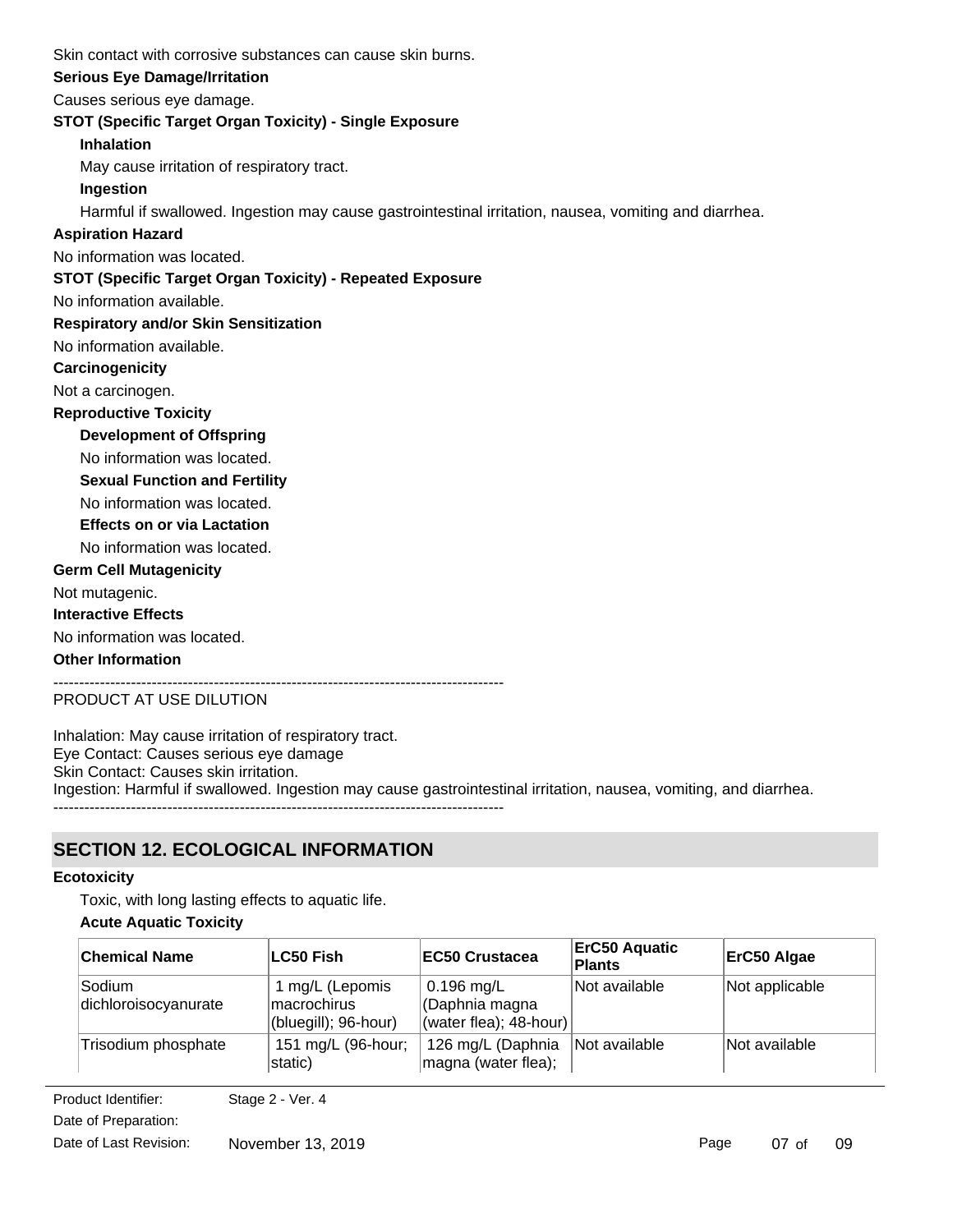|                       |                | 24-hour)                                                                                    |                |                |
|-----------------------|----------------|---------------------------------------------------------------------------------------------|----------------|----------------|
| Sodium lauryl sulfate |                | 0.59 mg/L (96-hour)   10.4 mg/L (Daphnia   Not available<br>magna (water flea);<br>24-hour) |                | Not available  |
| Anti-foaming Agent    | Not applicable | Not applicable                                                                              | Not applicable | Not applicable |

## **Persistence and Degradability**

No information available.

**Bioaccumulative Potential**

No information available.

**Mobility in Soil**

Studies are not available.

### **Other Adverse Effects**

There is no information available.

# **SECTION 13. DISPOSAL CONSIDERATIONS**

## **Disposal Methods**

Dispose of contents and container in accordance with local, regional, national and international regulations.

# **SECTION 14. TRANSPORT INFORMATION**

| <b>Regulation</b>  | UN No. | <b>Proper Shipping Name</b>     | <b>Transport Hazard</b><br>Class(es) | <b>Packing</b><br>Group |
|--------------------|--------|---------------------------------|--------------------------------------|-------------------------|
| <b>US DOT</b>      | un2465 | Dichloroisocyanuric acid, salts | 5.1                                  |                         |
| Fordance and added |        | Detected Medical Dellotant      |                                      |                         |

**Environmental Hazards** Potential Marine Pollutant

**Special Precautions** Not applicable

## **Transport in Bulk According to Annex II of MARPOL 73/78 and the IBC Code**

Not applicable

**Emergency Response** 140 **Guide No.**

# **SECTION 15. REGULATORY INFORMATION**

## **Safety, Health and Environmental Regulations**

## **Canada**

## **Domestic Substances List (DSL) / Non-Domestic Substances List (NDSL)**

All ingredients are listed on the DSL/NDSL.

## **USA**

## **Toxic Substances Control Act (TSCA) Section 8(b)**

All ingredients are listed on the TSCA Inventory.

## **Additional USA Regulatory Lists**

SARA Title III - Section 313:

Section 313 of Title III of the Superfund Amendments and Reauthorization Act of 1986 (SARA). This product does contain chemicals which are subject to the reporting requirements of the Act and Title 40 of the Code of Federal Regulations, Part 372.

09

SARA Title III - Section 311/312:

| Acute Health Hazard    | Yes               |      |          |
|------------------------|-------------------|------|----------|
| Product Identifier:    | Stage 2 - Ver. 4  |      |          |
| Date of Preparation:   |                   |      |          |
| Date of Last Revision: | November 13, 2019 | Page | $08o$ of |